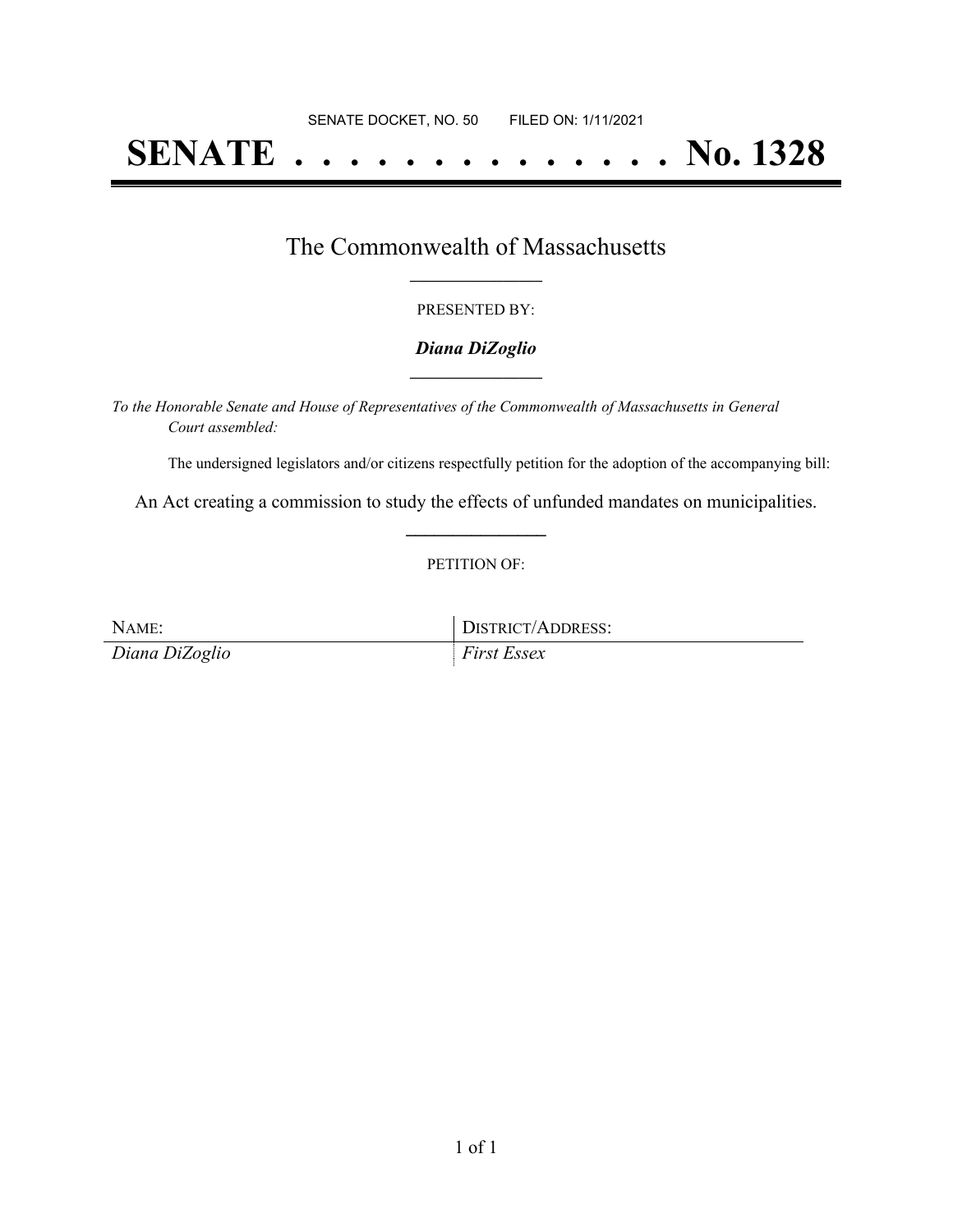#### SENATE DOCKET, NO. 50 FILED ON: 1/11/2021

# **SENATE . . . . . . . . . . . . . . No. 1328**

By Ms. DiZoglio, a petition (accompanied by bill, Senate, No. 1328) of Diana DiZoglio for legislation to create a commission to study the effects of unfunded mandates on municipalities. Municipalities and Regional Government.

### [SIMILAR MATTER FILED IN PREVIOUS SESSION SEE SENATE, NO. *1180* OF 2019-2020.]

## The Commonwealth of Massachusetts

**In the One Hundred and Ninety-Second General Court (2021-2022) \_\_\_\_\_\_\_\_\_\_\_\_\_\_\_**

**\_\_\_\_\_\_\_\_\_\_\_\_\_\_\_**

An Act creating a commission to study the effects of unfunded mandates on municipalities.

Be it enacted by the Senate and House of Representatives in General Court assembled, and by the authority *of the same, as follows:*

1 SECTION1. Chapter 39 of the Massachusetts General Laws, as appearing in the 2014

2 Official Edition, is hereby amended by inserting after Section 24 the following new section:-

3 Section 25. There shall be a commission on unfunded mandates on 4 municipalities, hereinafter referred to as the commission. The commission shall consist of 7 members: three of whom shall be appointed by the governor, one of whom shall be a municipal official, who shall serve as co-chair; the director of the division of local mandates, hereinafter referred to as director, who shall also serve as co-chair; one member nominated by the Massachusetts Municipal Association; one member nominated by the Massachusetts Treasurer's and Collector's Association; and one member nominated by the Massachusetts Town Clerk's Association.

1 of 2